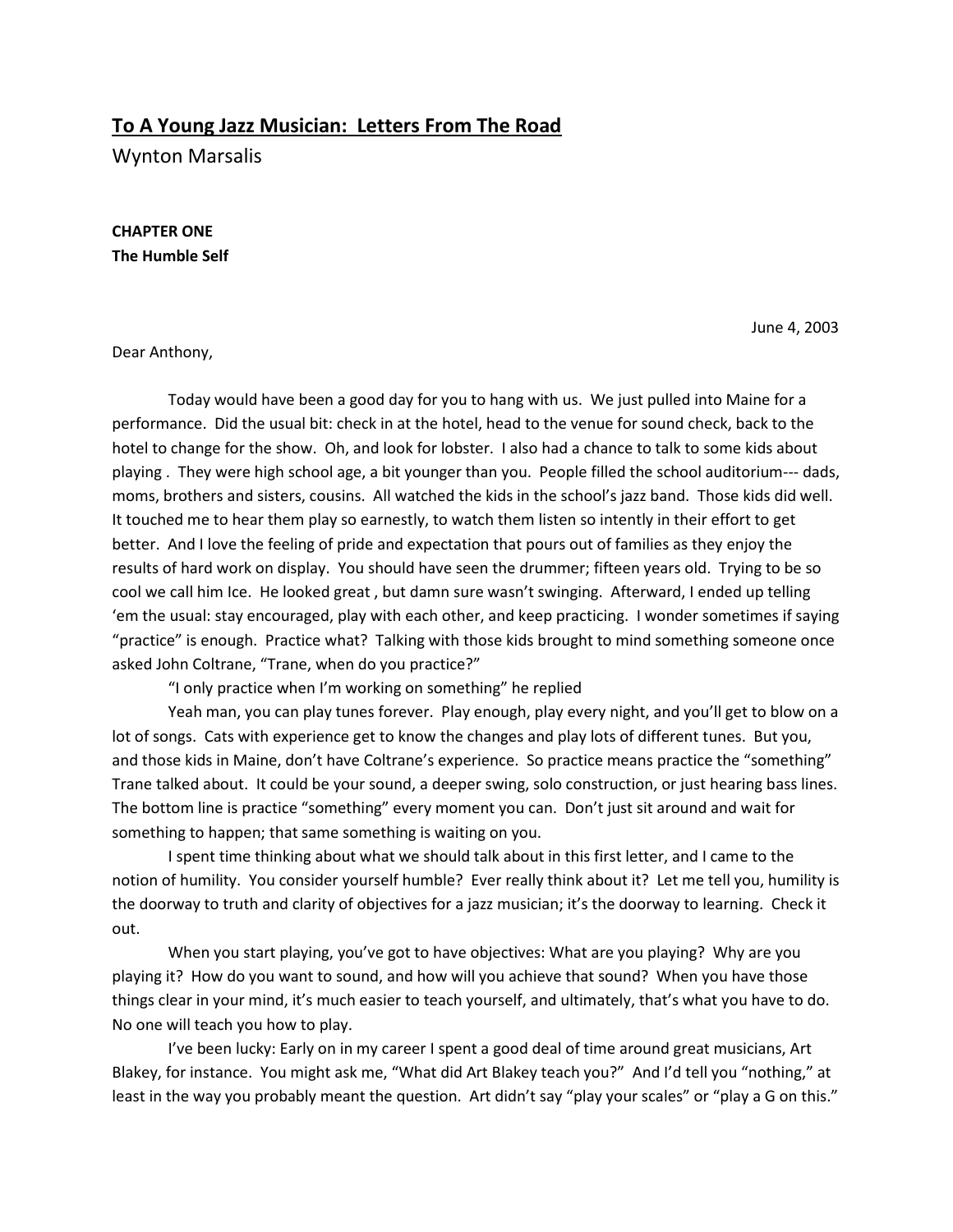You'd start playing, and he would tell you something like, "You need to be more physical." Or he would come in and say, "You're bullshitting." That was your lesson. What did that mean? Stop bullshitting. That's Art. That's what he taught you. You watched him and he played with maximum intensity all the time.

Today you have more and more jazz musicians graduating from universities. But many of these institutions overemphasize playing scales, patterns, and spelling out harmonies. How many times have you heard of an older cat grumbling that these young kids can't play nothing but fast nothing? That leaves some to question the value of institutional training in jazz when they should be questioning the values of the institutions. Kids are being miseducated into believing that fulfilling a few technical objectives is actually playing. Style over substance. Like a lot of academic writing, piles of big words around small ideas that add up to one response: "Huh?"

If you wanted to study engineering, certain basic, fundamental levels of expertise would just be assumed when you showed up for college. At Jazz U., the meaningless spools of scale, chords, and fast runs that are belabored ad infinitum don't form a curriculum of advanced study. These techniques will not take you where you need to go to develop musicianship and personal direction. They won't develop your conception, nor unleash your personal power.

In fact, it's a question relevant to just about any situation in which you find yourself: How do I unleash my personal power? Most relationships will require you to address the issue of how you participate as yourself without being selfish. And in jazz, personal power is your unique creativity. When you codify, articulate, and project your own hard-earned objectives through an instrument, you unleash *your* personal power.

Let's say you learn a piece in class, and you play it again and again—eight thousand times. You'll be so tired of doing it that every time you gotta do it again, you'll say to yourself, "Man, not this!" And if it's part of a course of study in school, maybe you've done it for two or three years now. It could be twenty-five years. You can repeat something forever or you can look for things. "Things" are possibilities, and possibilities never run out. That's why the music lives on. Consider the rhythm section alone. They can slow down. They can speed up. They can be solo-specific and change grooves. And you, playing with them, you realize the different things you could do on your own. You can interact with your drummer. You can modulate to another key. You could do a million things with it.

Or you can do nothing with it and twenty-five years from now, you will go all over the world and play with people who play the same basic form that has been played since the late 1940s. Melody, a string of two long solos, then you'll play a long one (even though you know better), then a bass solo. Everyone will play his or her own version of the common vocabulary. So start now, don't accept this for yourself. Unleash the unlimited freedom in the music for your unique articulation. Don't just stand up and play clichés all the time, all night, the same patterns. Use your ingenuity and your creativity.

To do this, you must develop some objectives. When you have objectives, when you understand what you're trying to do, then you're free to try things when you play. They might sound sad at first, but you have an idea—you're working those things out. It's important to realize that in order to be different, you have to do something different. The first inkling of difference comes with thinking a different way. Then, make sure that that thinking reflects how you truly feel.

Let's rap about your favorite musician for a second, Charlie Parker. When Charlie Parker used to play jazz at the Philharmonic with other all-star musicians, they would always play these obnoxious riffs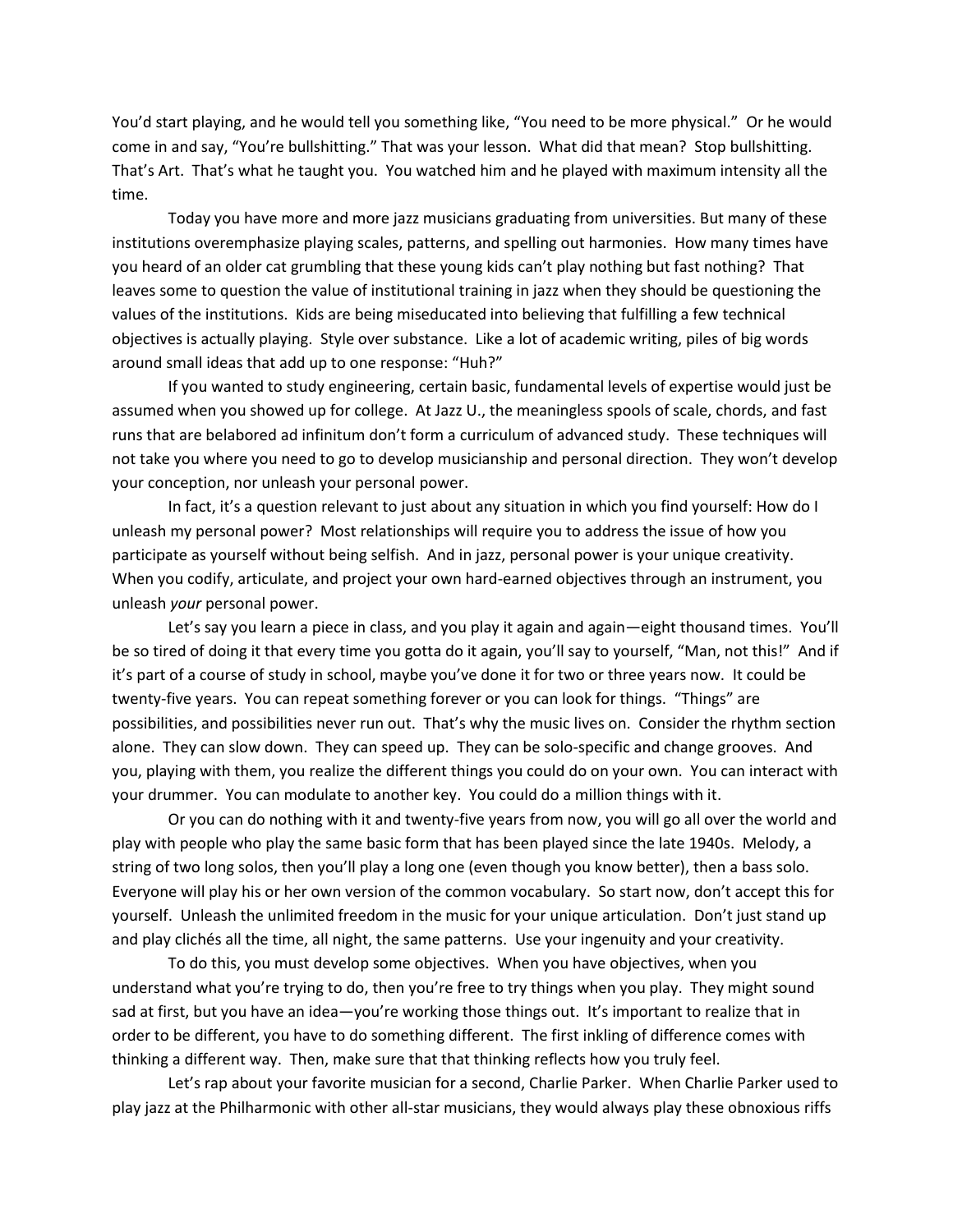behind him. He didn't like it, but they did it anyway. Why? Maybe, unconsciously, the others didn't want to hear Parker's playing because it stoked a kind of anxious competitiveness in them. They didn't want to deal with the weight and power of what he played. They weren't purposefully thinking, "He's playing great, let's cut him off with this riff." Maybe it was the psychological impact of being on the bandstand with a musician of real genius.

Parker had specific components in his art: Midwestern root music; the Kansas City blues; and a fleet-footed conception of melodic virtuosity, absolute technical clarity; and a way of playing the shuffle rhythm in a manner distinct from Lester Young. Bird was a great musician and he had a different mind for music, but the bottom line on the vocabulary and the objectives was clear. That's why so much of Charlie Parker's early material is the blues, the American popular song, and originals that have that song form.

But at a certain point, all of the foundation work became unimportant to his acolytes. How can I explain? Well, when somebody puts on a two-thousand-dollar suit, you tend to look at the suit and not the person. Charlie Parker's surface style was fast, and it had a certain type of flash to it. Underneath, the soulful melodies, the blues, that Midwestern swing, and other early elements required to successfully carry that sophistication were not as apparent. You see, the flash blinded you.

When root objectives are lost, it becomes impossible to give birth to new things. The best that you can hope for is to create another form with an entirely different meaning. The proof sits before us. For all the talk of innovation, we don't hear as much as we should, given the mountains of talents out here. We need jazz youth to go deeper into the American soil, where all the minerals and nutrients congregate. People are not being moved the way Parker or Armstrong or Errol Garner moved them. The late, great composer John Lewis once told me he would go to hear Charlie Parker and there would be all types of people listening: Longhorsemen, policemen, people who simply heard his sound and were touched by it. Lewis would be hurrying home and just happen to stop in a club for a second, but Charlie Parker's playing was so gripping it made him stay.

When we teach Charlie Parker, that's what we should focus on. What gave him this relationship to his environment? What gave his playing such power? You need to evoke that or some portion of it to get a good grade. The flashy style can come later. After Parker there came a point where style was elevated over substance, conventions over objectives. Don't confuse conventions with the objectives of the form. For example, after Charlie Parker, everybody started trying to play his melodies on their instruments. Trombone players started playing like Charlie Parker; bass players wanted to play Charlie Parker; piano players wanted to play Charlie Parker. Granted, a lot of piano players sounded great in that style, but one of the strongest advantages of the piano is the capacity to voice separate melodies simultaneously when playing with two hands. Now, because Charlie Parker played with a single voice instrument, no pianists are gonna stride with two hands? Or take the three-horn New Orleans counterpoint. 'Cause Bird didn't do it, was it no longer worth doing? Or not modern? You see, that's the problem with following a part of something as if it's the whole thing. Who are you: a part of a fad, or a jazz musician?

As you grow older, self-knowledge becomes one of the hardest things to acquire. In our context, as jazz musicians, it's more difficult than you think—to know what you will play; how your playing will evolve; how to play with others. Much like those cats playing with Bird, quick to riff. Something said, "Get in Bird's way." Thus, "Mess the music up." The first level of mastery occurs over